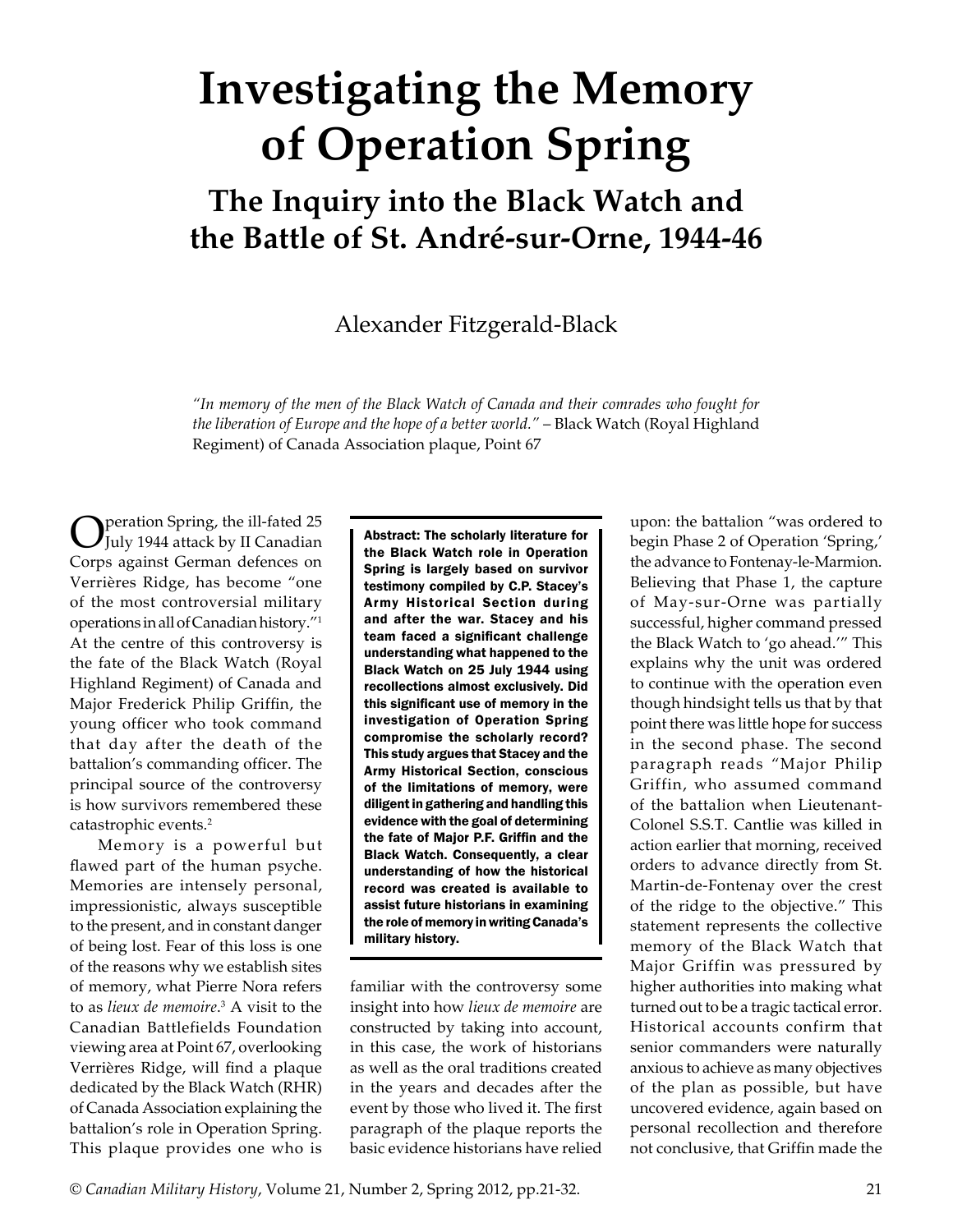

Laurier Centre for Military Strategic and Disarmament Studies Air Photo Collection 0312-4015&4017 aurier Centre for Military Strategic and Disarmament Studies Air Photo Collection 0312-4015&401

ultimate decision to attack directly from St. Martin.4

Whichever version is closest to the truth, the result was the destruction of the attacking companies: a total of 307 casualties including 123 dead, 101 wounded and 83 prisoners of war.<sup>5</sup> The purpose of this article is to examine how memory has been used by historians, the regiment, and others to piece together what occurred on that fateful day. In the

fall of 1945 the minister of national defence tasked Colonel C.P. Stacey, director of the Army Historical Section in Ottawa (just promoted from his wartime position as historical officer for the overseas army at Canadian Military Headquarters in London), to investigate the Black Watch's action of 25 July 1944, which had already become the subject of controversy. This is an unusual case of nearly forensic historical analysis

of a battalion-size engagement, and the comprehensive documentation created by the investigators allows us to trace how the historical record was assembled. The fact that the historical staff had to depend heavily on the testimony of survivors of the battle provides an unusual opportunity to assess the possibilities and limits of memory as a source. It makes for a significant case study because the survivor testimony which the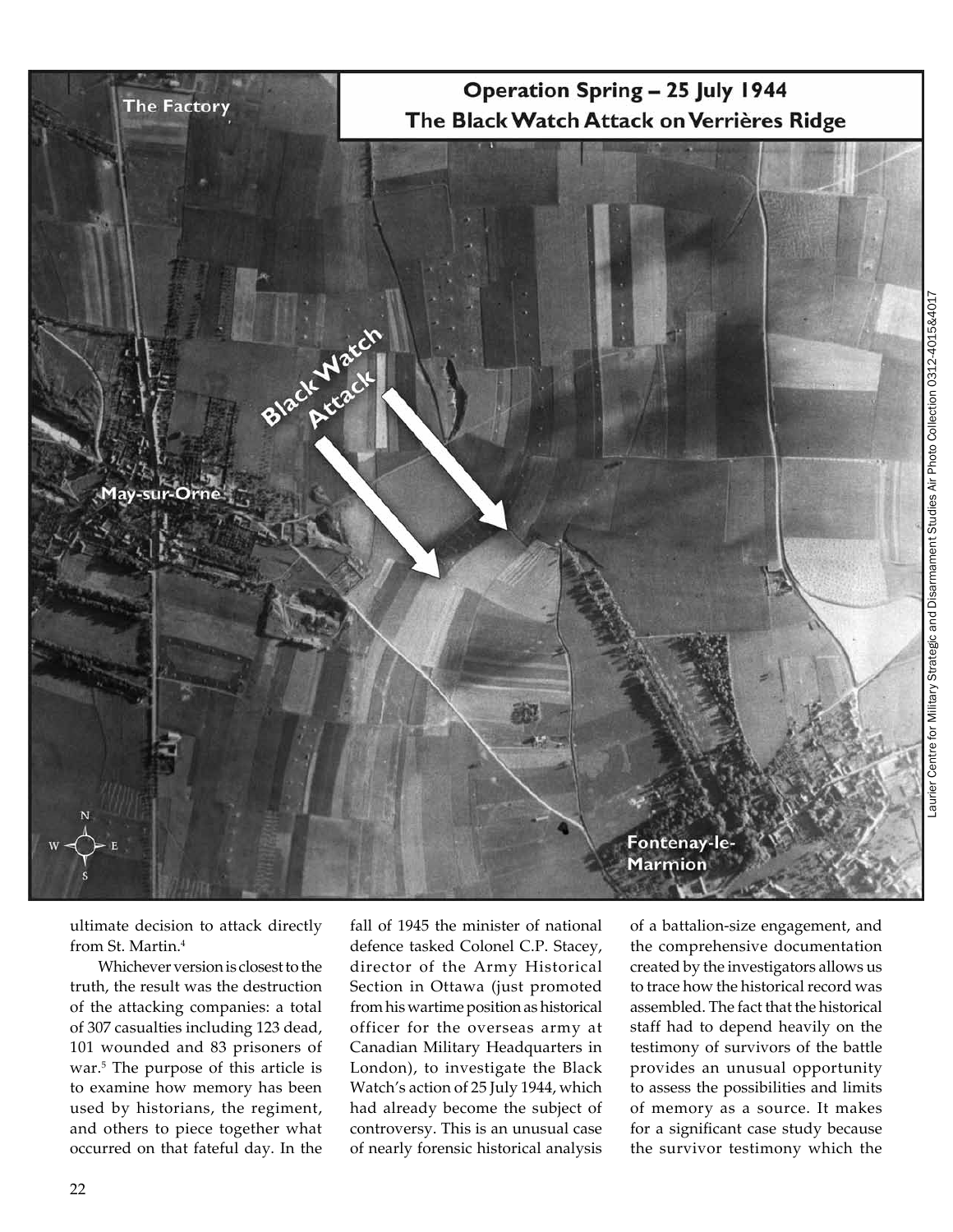Army Historical Section assembled continues to serve as the basis for scholarly research. This is also a field of contested memory, for the traditions of the regiment, which draw upon the memory of at least one officer whose early recollections were gathered by Stacey's team, have diverged from the conclusions reached by the official historians.

Because human memory of specific events, especially in the trauma of battle, is so selective and malleable,<sup>6</sup> Stacey generally did not rely on the recollections of individuals. The important exceptions were the disasters at Hong Kong (1941), Dieppe (1942), and Operation Spring where the chaotic circumstances prevented the keeping of written message logs and other dependable records. Tim Cook, in *Clio's Warriors*, refers to "the hidden history of war – that which was not documented in the official records."7 During the interwar period, when Colonel A.F. Duguid was working on the first volume of the official history of the Canadians in the First World War, he attempted to include this hidden history in his work by drawing on the memories of the fighting soldier – or at least the views of the higher ranks. He quickly realized that interviewing and corresponding with these officers "often left him susceptible to overt pressure to conform his judgements to an individual's point of view. As a result, Duguid was always forced to judge critically everything that was presented for the possibility of enhancing reputations."<sup>8</sup> He also acknowledged a need to be conscious of contradictions within those accounts and between memories and the written record. Stacey and his team encountered both of these challenges in their work on Operation Spring.

In the completed official history *The Victory Campaign*, published in 1959, Stacey relied upon the evidence gathered in 1945‑6, and distilled for the minister's office in Canadian Military Headquarters (CMHQ) Report No.150 of February 1946. The account of the Black Watch's attack in *The Victory Campaign* cites 31 interviews done with survivors for the 1946 report, mainly other ranks , about what happened once the assaulting companies were cut off:

It appears that on or just beyond the crest they ran into a well-camouflaged enemy position strengthened with dug-in tanks. What remained of the battalion was now "pinned down" by intense close-range fire. Further advance being out of the question, Griffin ordered his men to make their way back individually as best they could.<sup>9</sup>

The figures in Stacey's conclusion in *The Victory Campaign* that 60 men made it over the crest of the ridge, of whom 15 returned, was based on a memorandum drafted for Stacey's investigators in December 1945 by Lieutenant-Colonel Eric Motzfeldt, who set down his own memory of the action together with the recollections of four other officers who had served that day and survived the war. *The Victory Campaign* recorded the "impression" on the part of the officers and the other ranks "that the tank and artillery support planned for their attack did not materialize," but then reported, on the basis of further interviews in 1945‑6 among the gunners and armoured personnel who had participated in the action, that every effort had in fact been made to deliver the support. The artillery had fired as planned, but the rounds had landed too far in advance of the bogged down infantry to help – or even be noticed – by them. The tanks' push on the right flank had been stopped, with heavy casualties, by sustained fire from German armour and anti-tank guns.<sup>10</sup>

Subsequent published studies of the Black Watch attack have relied on the survivors' memories gathered by

the historical section. Reginald Roy, while a member of the section in the early 1950s, had used the interviews from the 1945‑6 investigation to draft the extended "narrative" on Operation Spring<sup>11</sup> upon which Stacey based the shorter account in *The Victory Campaign.* When Roy published his own important book, *1944: The Canadians in Normandy* (1984), the chapter "Storm of Steel on Verrières Ridge" made still fuller use of the material gathered in 1945‑6. There are passages quoted from the transcripts of interviews with five survivors of the attack to offer a "glimpse of their situation once they were up the slope and about to move over the slight crest down to Fontenay-le-Marmion."12 Roy also used the account of Captain R.E. Bennett, which is unique in that the testimony was recorded on 1 August 1944, within a week of the battle. In fact, Bennett had discussed his experiences with Ralph Allen, war correspondent for the Toronto *Globe and Mail*, on 27 July and supplied many of the same details he later recorded on 1 August, confirmation that the information was fresh from the battlefield. Bennett did not participate in the attack on Fontenay – his platoon was at that time engaged with German troops that infiltrated back into the Black Watch's assembly area – but he had been present when early on the morning of 25 July Griffin regrouped the battalion, and arranged for the artillery and tank support originally planned for the dawn attack to be laid on later in the morning. Bennett, who did not survive the war, was inspired by Griffin's calm and confidence, and the effective control he exerted. Bennett's accounts, both as reported in the press and in his own memorandum, strongly suggest that Griffin made his own decisions to carry on with the attack, and to strike directly for Fontenay on the reverse slope, rather than first dealing with May-sur-Orne on the flank of the forward slope.13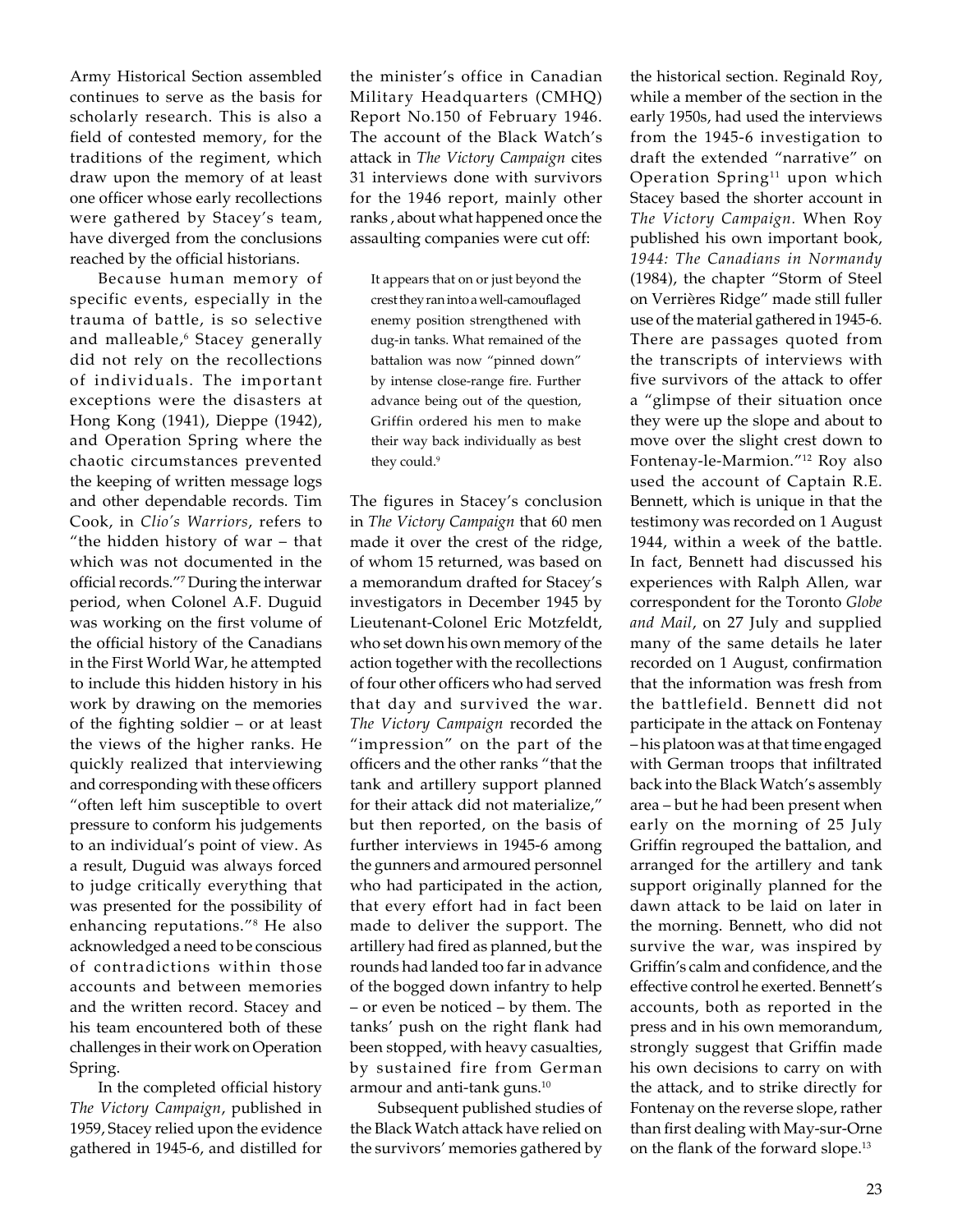Nevertheless, the quite different view that grew in the regiment in postwar decades – that Griffin had been compelled by higher levels of command to undertake the attack – became the focus of a major controversy in the early 1990s. The regimental traditions featured in the docudrama entitled "In Desperate Battle: Normandy 1944," part of *The Valour and the Horror* series televised by the Canadian Broadcasting Corporation in early 1992. At issue in the ensuing controversy was a meeting between Brigadier W.J. Megill, commanding the 5th Canadian Infantry Brigade of which the battalion was a part, and Griffin shortly before the Black Watch attack. Megill recalled that he suggested that the Black Watch should secure May before moving on to Fontenay. The production discounted Megill's version. In a subsequent article in *Maclean*'*s* magazine, the docudrama's producer Brian McKenna cited the memory of Captain Campbell Stuart, the battalion's adjutant on 25 July 1944, who "hotly disputed" Megill's recollection. Responsible for wireless communications between Griffin and brigade, Stuart remembered constant pressure to attack. Griffin's replies "stress[ed] the foolhardiness to attack" but the meeting with Megill – which Stuart was not present for – convinced the major that "the honour of the regiment was at stake and [he] ordered the attack to go forward."<sup>14</sup> Stuart was one of the officers who had assisted Motzfeldt in the preparation of the memorandum for the official historians in December 1945. That memorandum noted his recollection of the wireless messages from higher authorities urging that attack take place, but did not draw the larger conclusions of Stuart's later reflections, which, the *Maclean's*  article suggests, strongly influenced the television production.

 The meeting between Griffin and Megill had already figured in studies of the Normandy campaign that began to appear in the 1980s. It must be noted that Megill's recollection, decades after the event, is the only record of the conversation. Stacey's report on the investigation of 1945‑6 mentions that the meeting took place, but does not describe what was discussed.15 Historians have assumed that Megill's later recollections about the details of the meeting are correct. For instance John A. English wrote that Megill "reluctantly acquiesced in this decision [to bypass May] largely because of Griffin's enthusiasm and the promise it held for success."<sup>16</sup> English believed that Griffin, having recently taken command of the battalion, should have been directed by Megill to change his plan to take account of enemy resistance that was stronger than expected.<sup>17</sup> Roy, in his 1984 book, took a slightly different view. He noted that both routes to Fontenay – direct or through May  $-$  would have met stiff resistance,<sup>18</sup> and thus underscored the focus of both commanders on the seizure of Fontenay. Terry Copp, who interviewed Megill, has echoed this view. By bypassing points of enemy resistance and heading straight for the final objective Griffin was proposing the aggressive action senior commanders demanded. Copp acknowledged that it was most unfortunate that Megill did not intervene if his recollection is correct. Copp did, however, question the tendency to inject hindsight into the analysis of the action of the Black Watch as everyone can agree, with hindsight, that the battalion should have focused first on securing its start line in St. Martin against the enemy troops who had infiltrated into the area, and then taken May before attempting the final phase against Fontenay.19 Bill McAndrew emphasized the imperative for caution in an article that responded to the controversy over the CBC docudrama:

It is exceedingly doubtful that we will ever know the precise content and tone of that fateful conversation. Megill may have simply accepted Griffin's view; he may have urged or insisted that Griffin go because his superior commanders were pressing him to hurry; or the two inexperienced battle commanders may have agreed they had a chance. Rather than pronounce a fatuous categorical judgment on that human dilemma, we would be better advised to consider its nuances and hope that none of us has to experience what these men faced that early morning.<sup>20</sup>

Such caution, the present paper argues, has in fact always characterized the historiography of Operation Spring, in large part because of the care with which the official history team in 1945‑6 approached the challenge of capturing and assessing the memories of participants. This conclusion is based on an examination of records that show how the official team carried out its task, a subject not directly treated in the published literature. Rather ironically, in view of the controversy over contested memories following broadcast of *the Valour and the Horror* in the early 1990s, the investigation of 1945‑6 began as an exercise in political damage control because of disquiet in Montreal over the disaster that had befallen the city's most prominent regiment.

 In order to understand why an investigation into Operation Spring took place it is necessary to review contemporary newspapers, which provide insight into what the general public knew about the battle. A flurry of articles by Ross Munro, lead war correspondent for the Canadian Press*,* and Ralph Allen, war correspondent for the Toronto *Globe and Mail*, were published on 26 and 27 July 1944. On 26 July Munro described an "All-Day Uphill Battle Fought by Canadians" in which he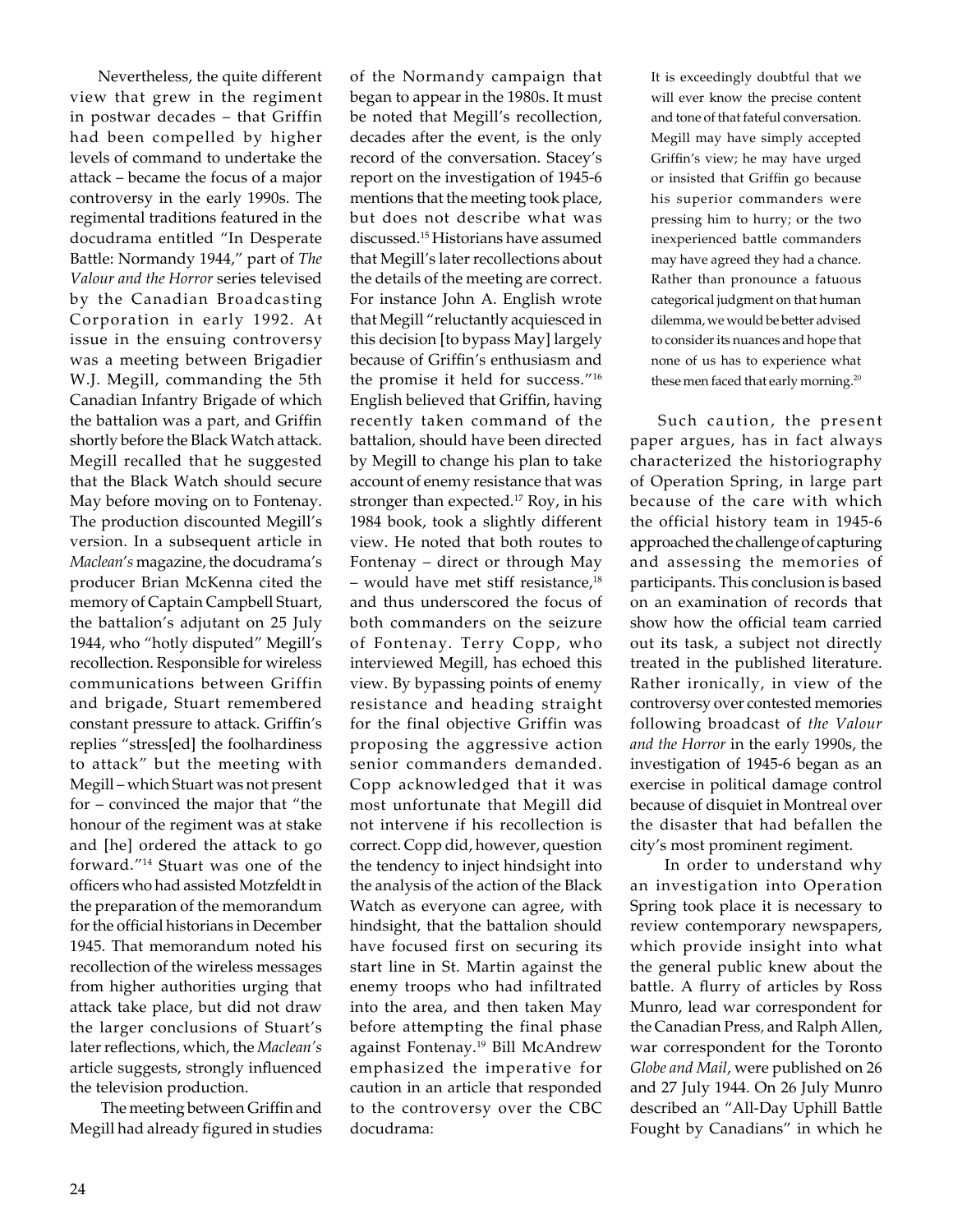

Lieutenant-Colonel C.P. Stacey and the staff of the Canadian Army Historical Section in London, 19 April 1944. From l. to r.: William Ogilvie, O.N. Fisher, Captain Heathcote, L. Wrinch, C.P. Stacey, J. Engler, A.T. Sesia, G.C. Pepper, G.R. Martin.

reported that "British staff officers said the Canadians face the strongest opposition to appear on any one sector of the Normandy front and that the fighting has been extremely heavy."21 Allen's 27 July article in the *Globe* compared the fighting to that of the First World War<sup>22</sup> while on the same day Ross Munro noted that an officer had described the operation as "disappointing."23 That same day in the *Toronto Star* the front-page headline was "Canadian Drive Ties Up Half Nazi Normandy Armour,"<sup>24</sup> reflecting how the operation was already being rationalized as a holding attack. On 2 August Allen emphasized the territorial gain of the operation, specifically, how two Ontario battalions (both veterans of the Dieppe raid) fought off fierce German counterattacks to hold Verrières village.<sup>25</sup> While there were some reports of disappointments, in

the immediate aftermath of the battle the successes were highlighted.

Wartime censorship delayed the brutal truth only for seventeen days. On 27 July Allen of the *Globe and Mail* had filed a 1,000-word account that made the front pages of several newspapers in Canada on 12 August, with the original filing date and the notation publication had been "delayed" at the head of the piece. "Black Watch Units Died Alone in Trap," the headline in the *Globe*, left no doubt there had been a disaster.

> Here is the epitaph of a regiment. Three words only: "Don't Send Reinforcements."

From the four rifle companies that comprised almost the full fighting strength of the Black Watch (Royal Highlander of Canada), the rest was silence. Trapped on a barren ridge just

above May-Sur-Orne on July 25, in the heart of a powerful German tank, gun and infantry position, all that was left of their gallant spearhead was swallowed up, platoon by platoon, section by section, finally man by man.

Their ammunition ran out as a ring of Germany heavy guns and lighter automatic weapons went about its deadly work with the calculated precision of a firing squad. Finally, even the thin trickle of wounded, half-walking, half-crawling to the rear, came to an end. As a desperate little party of headquarters and support personnel prepared to fight its way forward in the forlorn hope of making a partial rescue, the last man out…bore this message from the battalion's 24-year-old acting commanding officer: "don't send reinforcements…."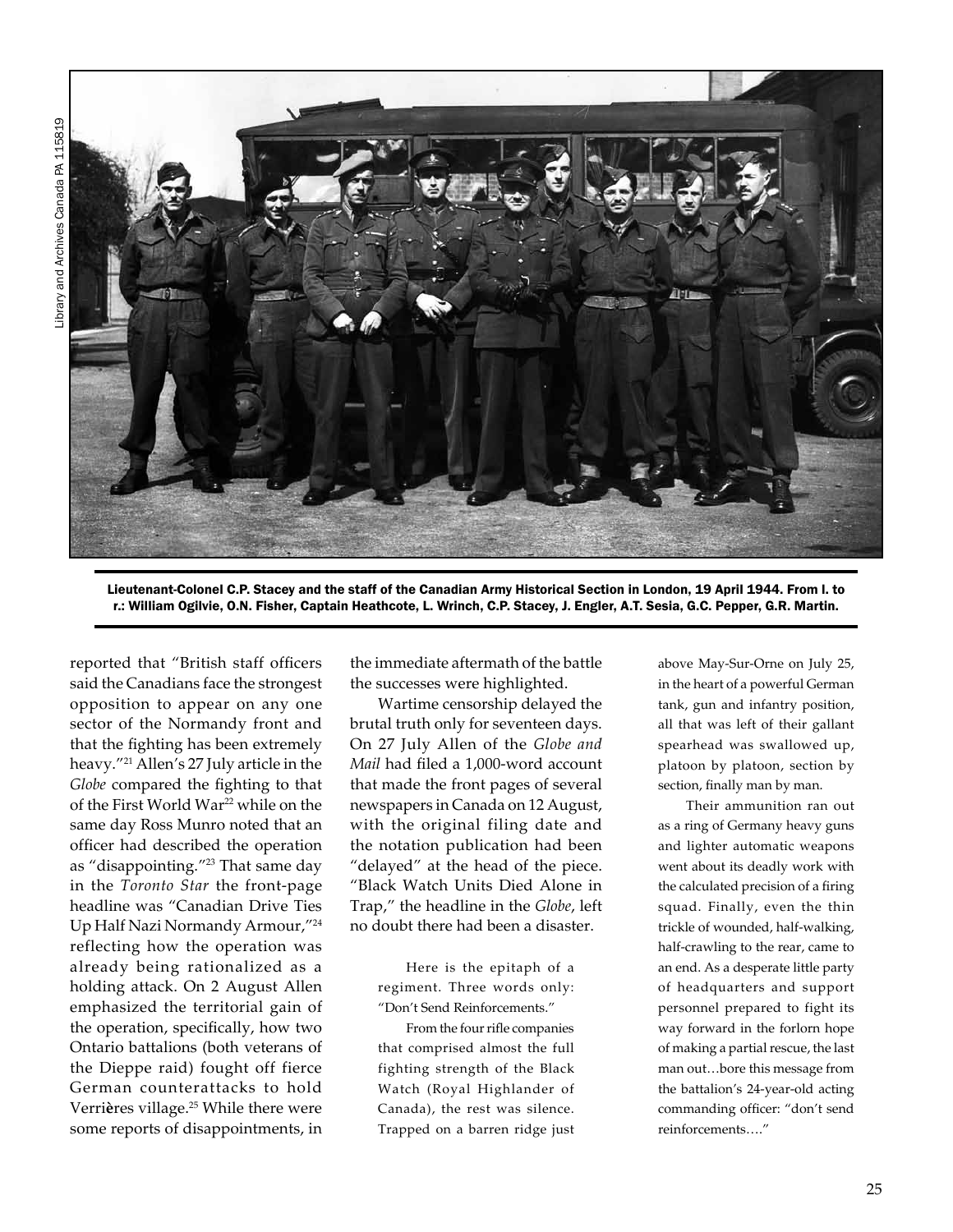

Officers of The First Battalion, The Black Watch (Royal Highland Regiment) of Canada, 24 September 1943

Front Row: *Captain R.E. Bennett*, *Captain E. Motzfeldt*, Captain J.P.W. Taylor, Captain V.E. Traversy, *Lieutenant-Colonel S.S.T. Cantlie*, Field Marshal Lord Wavell, Major B.R. Ritchie, Major A.G. Stevenson, Captain F.P. Griffin, Captain J.L. Duchastel de Montrouge, *Captain J.P.G. Kemp*.

Middle Row: Lieutenant R.A. Horwood, Captain G.A. Demers (RCAPC), Lieutenant R.D. Yuile, *Lieutenant E.S. Duffield*, Captain A.P. Bates, Lieutenant J.P. Cowans, Lieutenant A.R.W. Robinson, Lieutenant M.H. Cassils, Lieutenant G. Birks, Lieutenant I.H. Louson.

Back row: Lieutenant J.G. Smith (RCCS), Lieutenant J.E. Fox, Lieutenant F.A Heubach, Lieutenant C.G. Bourne, Lieutenant S.E. Griffin, Lieutenant F.T. Rea, Lieutenant D.A McAlpine, Lieutenant G.S. MacInnes, Lieutenant J.K. Neil. (Names of officers mentioned in text are italicized.)

The inspirational part of the story reported in detail Captain R.E. Bennett's account of Griffin's leadership when he took command in the early morning amidst the heavy fighting with the German forces that had infiltrated behind the Black Watch's start line:

Major Griffin set the whole battalion an example I can't describe. He got men under cover in St. André while he arranged for a new artillery program, and if he ever thought twice about the possibility that the attack would have to be cancelled, he never showed it. His orders were to go ahead, and as he moved among the companies under constant fire from machine guns and mortars, giving his last orders, we were all infected by his coolness and his air of absolute confidence.26

Interestingly, the Canadian public had the news before either Canadian Military Headquarters in London or National Defence Headquarters in Ottawa. On 14 August, Stacey, at CMHQ, received a request from Ottawa "for infm re experience of RHC [Royal Highlanders of Canada] on 25 Jul; newspaper reports indicate that this unit was almost wiped out in the MAY-SUR-ORNE area." Stacey had to ask his officer in charge of the war diaries section, Major C.J. Lynn-Grant, if he had any information about what had happened at the front. The daily war diaries for all formations and units were dispatched to CMHQ at the end of each month, but, in the midst of the intense large-scale operations, no one in the combat formations had drawn the attention of the historical officers attached to II Canadian Corps and each of the divisions to this particular battalion level action. Lynn-Grant reported "that 5 Cdn Inf Bde War Diary largely supported" the press account, and Stacey had him quickly prepare a short report of the basic facts in the war diaries for NDHQ.27

The regiment was well connected in Montreal. Demands from its "friends" for a fuller account of the disaster became effective with the end of the war in Europe and when in August 194528 Douglas Abbott, who represented St. Antoine-Westmount, a Montreal riding, became minister of national defence. Pressure from Abbott's constituents led the minister to order the preparation of an account that he could, if necessary, release as a ministerial statement.<sup>29</sup> Early in October 1945 Stacey arrived in Ottawa from London to make arrangements to take over as director of history at National Defence Headquarters. He had an interview with the chief of the general staff, General Charles Foulkes who had commanded the 2nd Canadian Infantry Division, of which the Black Watch was a part, in Operation Spring, and Foulkes made it clear that investigation of the battalion's action was a priority. He concurred in Stacey's suggestion that the historical section should find and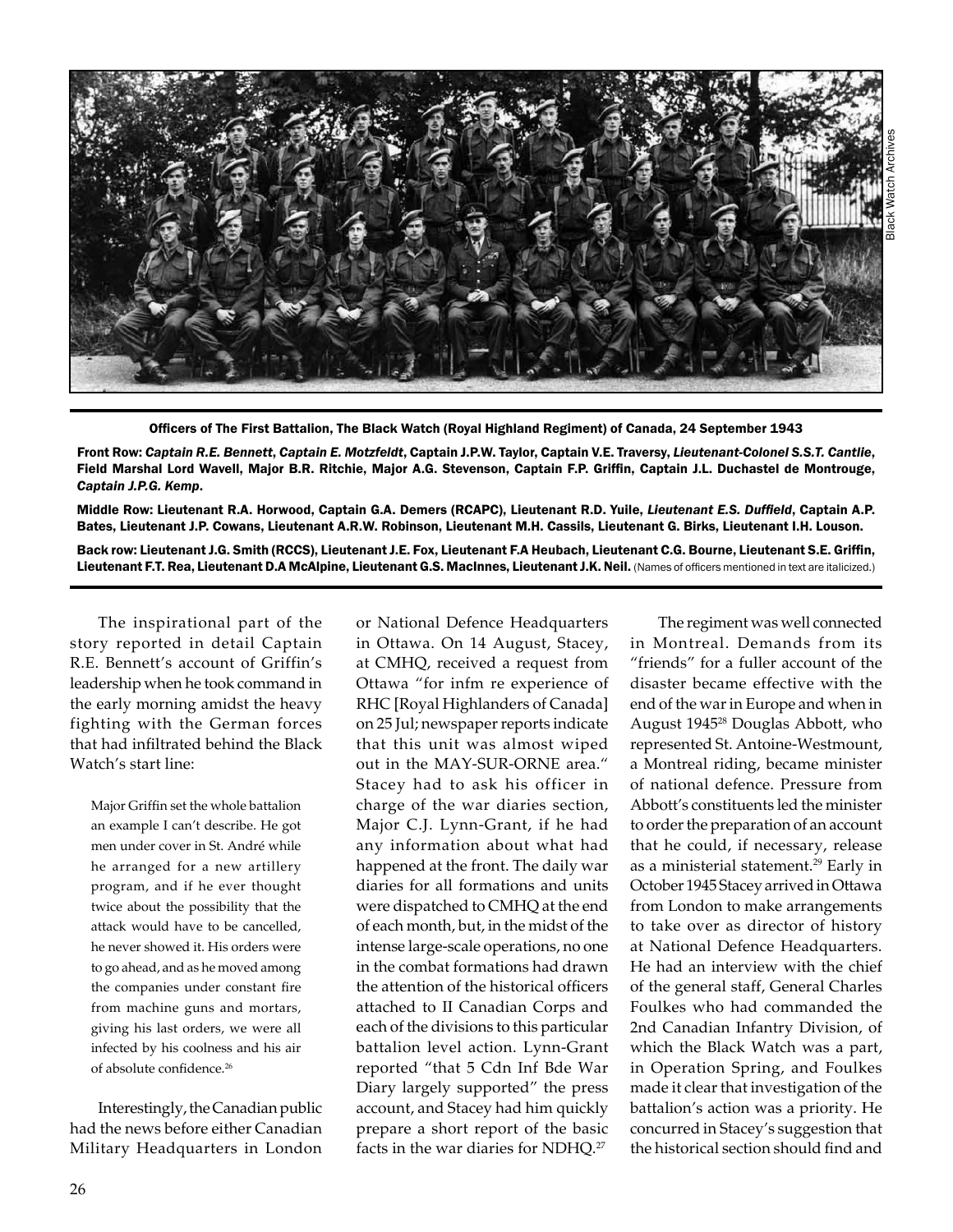interview former prisoners of war who had been captured during the operation. The chief of the general staff also agreed that the historical section should take the time needed for thorough research; Stacey's hope was that the Spring investigation would move in tandem with work already in progress at CMHQ on the narrative account of operations in Normandy during July 1944, one of a series of detailed studies intended to serve as the basic reference for the published official history. Clearly Stacey was concerned that a rush job on Spring might result in the release of information that his section's own wider research might prove to be incomplete in facts or analysis. Foulkes' cooperative attitude, Stacey wrote to Lieutenant-Colonel Sam Hughes, acting head of the London section, was a good reason to expedite work on the general narrative as well as the Spring investigation.<sup>30</sup>

Thus began an intensive four months of work on both sides of the Atlantic. The section in London launched a search in the operational files that had been gathered from First Canadian Army, II Corps and the divisions under its command, and consulted the overseas personnel authorities to find survivors of the operation who might be able to provide evidence. Most of the participants in the battle, it turned out, had already returned home, and thus the task of making contact and gathering testimony fell largely to the Army Historical Section in Ottawa. Stacey returned to London in December 1945 to supervise the ongoing work in organizing records and drafting the basic narratives, and to ensure a minimum of interference in these essential tasks by the release of wartime personnel and first stages in the transfer of people and files back to Ottawa. Lieutenant-Colonel G.F.G. Stanley, who had been Stacey's wartime deputy at CMHQ, moved to Ottawa and administered the Army Historical Section, including the main work in interviewing survivors of Operation Spring.

Stacey's initial hope was that officers who had survived Operation Spring could supply the information needed to flesh out the documentary record. Initial inquiries in London and Ottawa turned up the names of Lieutenant-Colonel Eric Motzfeldt, and Major J.P.G. Kemp, who had been company commanders at the time of the attack. Both had returned to civilian life in Montreal; Stacey sent them the key documents the researchers at CMHQ had located to help them produce a report.<sup>31</sup> Motzfeldt completed the report only on 12 December; it was based on his own recollections, and those of Kemp, Captain Campbell Stuart, who had been the adjutant, and Major E.C. Duffield, who had been the battalion intelligence officer. 32

The information provided in the report matched Bennett's account on most points for the period leading up to the attack. The main possible difference concerned Griffin's willingness to attack. Motzfeldt's report, almost certainly on the basis of Stuart's memory, stated that Griffin had "repeatedly received orders by wireless from Bde that in spite of the start line NOT being secure, 1 RHC MUST proceed with phase III."33 The officers' joint report, as already noted, was particularly useful in its estimate that 60 troops reached the crest of the ridge, and that 15 returned from the attack. There seems to have been some confusion on this second point as Stacey enquired whether those 15 survivors had been taken prisoner.<sup>34</sup> Motzfeldt, in a second letter dated 11 January 1946, confirmed that the 15 had indeed returned to Canadian lines, and also confirmed Stacey's information that Griffin was the only officer who had not become a casualty before the attack crossed the crest of the ridge. $35$  Kemp, who had been taken as a prisoner of war, was the possible exception; however, it seemed to Stacey that

Kemp had already contributed as much information as he could to Motzfeldt's report.<sup>36</sup> The delay in Motzfeldt's submission of his original report had already led the historians to suspect that the officers had no desire to revisit that terrible day. Stanley had confirmation when Motzfeldt visited the historical section office in Ottawa on 9 January 1946: "He admitted that he was very reluctant to commit himself on paper on anything relating to the unfortunate experience of the Black Watch. His general attitude was the sooner this episode is forgotten the better. In brief, he was not very cooperative although he appears willing, within limits, to give off the record statements."<sup>37</sup>

Stacey had realized on reading Motzfeldt's report of 12 December that the officers could not give much help on events that transpired over the crest of the ridge – the virtual ambush of the remnants of the companies by the unexpectedly large, well emplaced and camouflaged German forces that lay in wait. His disappointment in the failure of his original hope to wrap up the main elements of the investigation through consultation with the officers in Montreal, and the need for a much greater effort than planned to locate and interview other survivors of the action, was reflected in an apologetic note to Stanley: "I am afraid we have stuck you with rather a dirty job in the matter of the Black Watch, but the Motzfeldt memorandum did not help with the final phase of the action and the Minister will presumably expect some information on that. The names we sent you as prospects for interrogation were really shots in the dark…."38 Consequently, the historical section began an urgent search for survivors that had been with the battalion throughout the attack; many of these men had been prisoners of war and had only recently become accessible upon their return from Europe.39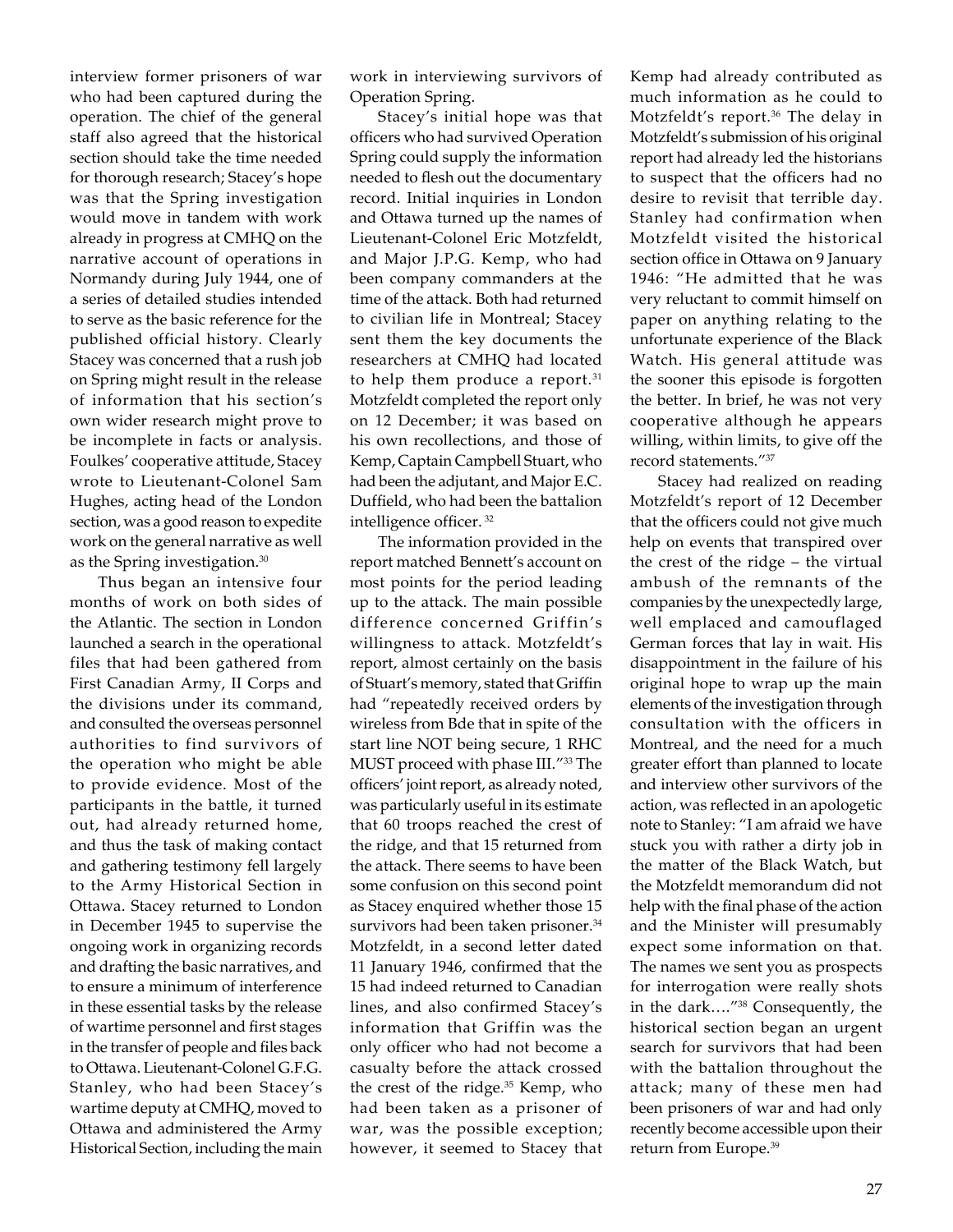This was the origin of the interviews with 31 survivors. Stacey sent the guidelines about the information required to Stanley in Ottawa in a message dated 27 December 1945: "(a) about what hour were survivors overwhelmed and roughly how many survivors remained at that hour (b) did bn dig in (c) was any actual attempt made to withdraw (d) nature of German counter-attacks and any additional infm on German posns etc."<sup>40</sup> Major C.E. Brissette of the Ottawa office carried out most of the interviews, and, in addition to responses to the specific questions, he recorded any personal information or comments by the survivors. Not surprisingly there are contradictions among the various accounts, and Brissette diligently noted his assessment of the reliability of each witness. As one would expect the answers to "a" varied both in the times given for the round up of prisoners by the Germans, and estimates of the number of prisoners taken. For "c," some recalled an order to withdraw coming from Major Griffin, but many others did not remember such an order and remarked that an attempt to withdraw would have been useless as the battalion was cut off. In answering "d" some survivors indicated that the Germans counterattacked, but many others indicated that the Germans had no need to; they simply kept up their fire from their well prepared positions and then ordered the isolated pockets of survivors to surrender.<sup>41</sup> Some of these differences reflect how the battalion had been scattered and different groups of men had different experiences. Overall, however, the accounts were mutually supporting, and allowed the investigators to come up with a reasonable estimate of what happened to the battalion once it crossed the crest of the ridge.

One thing on which all the survivors agreed was that there had been no artillery or armoured support



From top to bottom:

Major F.P. Griffin, Brigadier W.J. Megill, Lieutenant-General G.G. Simonds.

during the Black Watch's attack. In the words of Motzfeldt's report: "0910 hrs Bn moved off and reached start line at 0925 to find Artillery support had NOT materialized and tanks had NOT arrived."<sup>42</sup> The investigators took this charge very seriously; on 11 January 1946 Stacey dispatched a message with detailed instructions for follow up to Stanley in Ottawa. Stacey himself interviewed one armoured officer, Lieutenant-Colonel J.W. Powell, who was still in England. At the time of the battle Powell had been the second-in-command of "B" Squadron of the 1st Hussars and following Major Griffin's orders group prior to the attack had taken over command of the unit from Major W. Harris who had been wounded. Powell recalled that the plan was for the tanks to provide fire support from May-sur-Orne, on the Black Watch's right flank. The tanks were late in arriving at their meeting point with the infantry but continued into May and attempted to provide support, but suffered heavy losses from German anti-tank guns.<sup>43</sup> The investigators also contacted Harris who had been at Griffin's orders group, 44 but Harris, now a member of parliament, was unable to provide them with anything of value because his tank had been put out of action

early in the day.<sup>45</sup> Powell identified the two troop commanders who were in May, Captain Williamson and Lieutenant Rawson, who were back in Canada. Stanley contacted them, and their recollections supported Powell's account of the heavy enemy opposition in May. In Rawson's words: "[m]y troop was belting away with machine guns at anything that looked like a Gerry position but I'm afraid it was mostly blind shooting as Gerry had turned out his usual efficient job at camouflaging."<sup>46</sup> Williamson's recollection of events in May was equally harrowing: "Rawson's troop was wiped out on the left…My troop went through the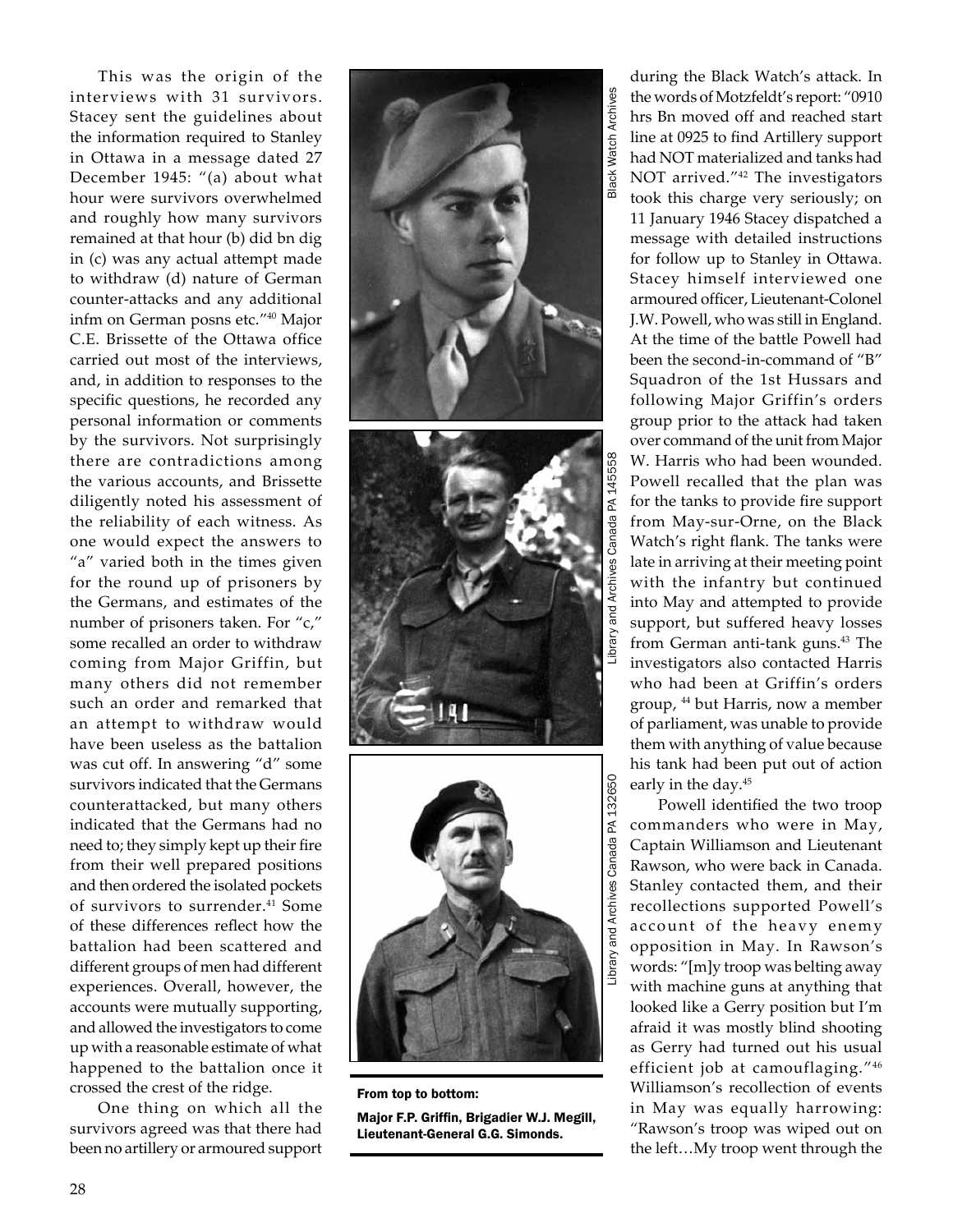main street of May-sur-Orne drawing some fire from upstairs windows. As my tank passed the last house it was hit by a panther [tank] twice from fifty yards killing my co-driver and fatally wounded my loading operator."<sup>47</sup>

Rawson was captured while Williamson managed to make his way back across Canadian lines.

Stacey also instructed Stanley to follow up with two artillery officers, Captain G.D. Powis and Lieutenant G.H. Van Vliet , who were believed to have been forward observation officers (FOOs) for the Black Watch on 25 July 1944, and Lieutenant-Colonel E.D. Nighswander, the former commanding officer of the 5th Field Regiment, Royal Canadian Artillery, which had been slated to fire in support of the Black Watch. Nighswander responded he could only remember that the regiment fired heavily that day, and not the specific missions for the Black Watch. He did, however, note that he could "see no reason why the concentrations would not be fired if required."48 Van Vliet replied that he could be of little help as his radio broke down but Powis provided a detailed statement.<sup>49</sup> "It was decided to refire the original fire plan less targets on or behind May-sur-Orne" as it was believed that the Calgary Highlanders were still advancing on May and Black Watch scouts had reported little enemy activity in the area. Powis' job that day had been to arrange the fire plan to coincide with the advance and then join the advance with the left forward company. He noted that the two other FOOs with the battalion did not advance. One lost his carrier to enemy fire and received permission from Griffin to return to his unit, while Van Vliet remained in St. André to repair his wireless communications. At 0900 hours Powis received word from 5th Field Regiment that the fire plan was in progress and he advanced with the infantry. During the advance he attempted to bring high explosive and smoke down in support but his signaller had been wounded and the No.38 wireless set lost. Powis was then faced with the choice to either return to the carrier which had been given orders to follow the advance to keep in wireless contact, or make use of two less powerful No.18 wireless sets used by the infantry. Powis decided on the second option but failed to make contact on either set. He and the men he was with were cut off and taken prisoner later in the day.<sup>50</sup>

In a response to a draft of CMHQ Report No.150, Megill insisted that "the fire plan was fired on time exactly as arranged. It is quite apparent however that, due to enemy fire, the adv[ance] of the battalion was too slow to take full advantage of it."<sup>51</sup> The original fire plan brought down shells far beyond where the Black Watch began their advance and it is therefore possible that the infantry were not aware of the fire. No on-call fire support had been available to the troops due to the FOOs' equipment failures. Megill recalled that later in the day "tasks that were felt to be safe (i.e. not likely to hit our own troops) were fired over and above the original plan."52 Interestingly, some survivors who had or would be taken as prisoners of war recalled friendly fire landing near their positions around the time they were captured. With the information from the armour and artillery officers, the investigators were able to conclude that the armour and artillery had done their utmost to provide the planned support to the Black Watch, but those efforts had largely failed because of the very heavy enemy resistance.

Stacey had meanwhile completed a draft of the report summarizing the results of the investigation and sent it to Lieutenant-General G.G. Simonds, who had commanded II Canadian Corps during the operation. Simonds said he had no changes for the draft, <sup>53</sup> but he wrote

his own report dated 31 January 1946 which was "not for publication but for historical record."54 In the report he emphasized that Spring had been intended as a holding operation. His own assessment of the operation indicated that "eleventh hour reinforcement of German positions east of the ORNE"55 made the original objectives more difficult to achieve.56 Simonds emphasised the success at Verrières village and his decision to send in the British 7th Armoured Division to secure these gains from further German counterattacks. Simonds believed that "the capture of the ridge in Operation 'SPRING' established the firm base which later made possible the mounting of Operation 'TOTALIZE' under much more favourable conditions."<sup>57</sup> He argued that in spite of German reinforcement his forces should have been able to complete phase I – the capture of May-sur-Orne, Verrières, and Tilly-la-Campagne – without heavy casualties: "that we failed to capture and hold MAY-SUR-ORNE and TILLY-LA-CAMPAGNE and that we suffered what were, in my opinion, excessive casualties was due to a series of mistakes and errors of judgement in minor tactics."<sup>58</sup> Simonds listed four tactical failures by his junior commanders. These included ensuring the security of start lines, advancing closely behind supporting artillery fire, and the importance of ensuring the enemy was cleared out of areas that were deemed secure. He did not mention how the careful timing of his plan gave the officers tasked with carrying out the operation very little flexibility to deal with unexpected events.

Interestingly, these points mainly referred to failures on the right flank near May while the left flank was hardly mentioned. Here Simonds tailored his explanations to fit the parameters of the investigation. The close focus on the action of the Black Watch led him to conclude "that the losses were unnecessarily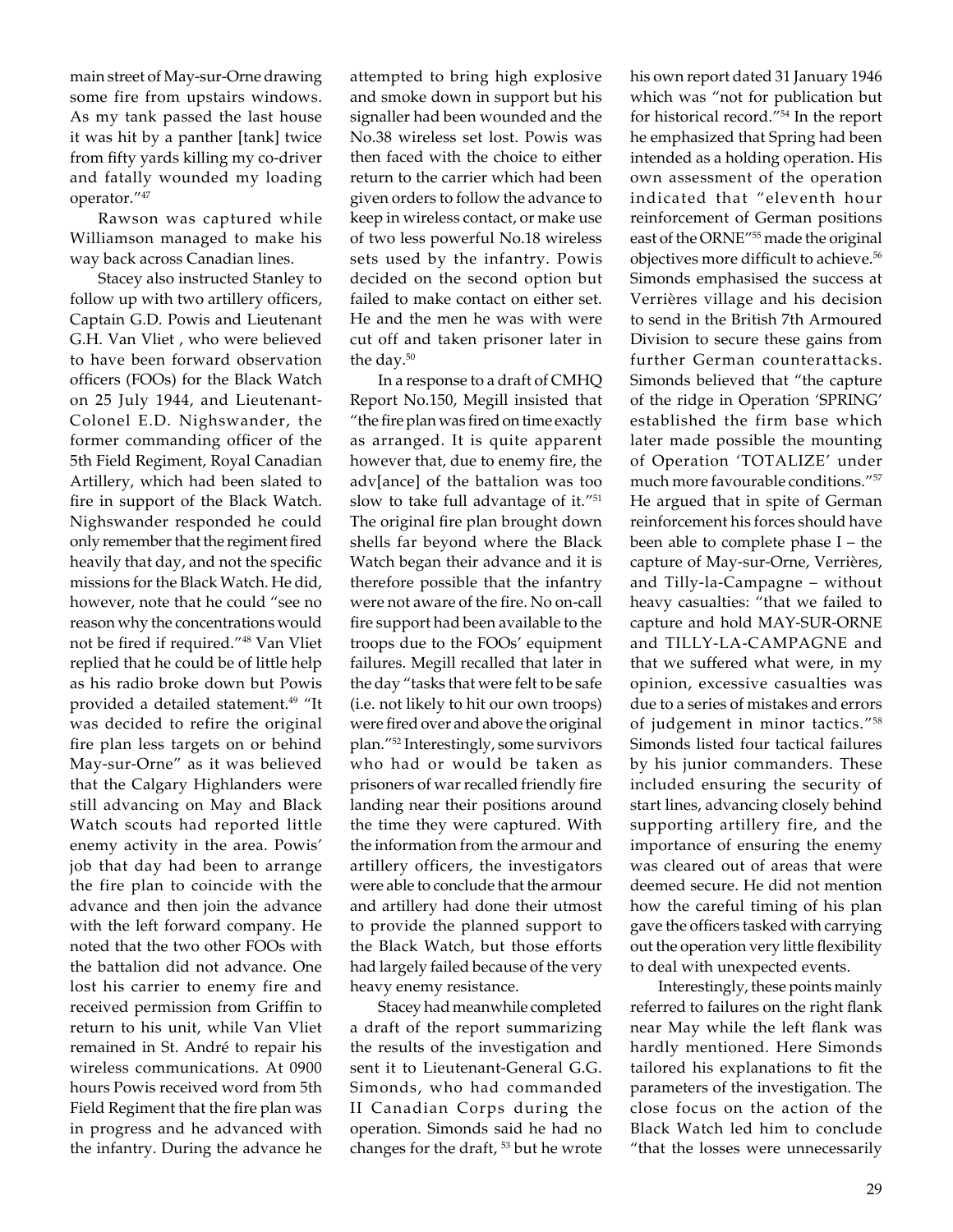heavy and the results achieved disappointing. Such heavy losses were not inherent in the plan nor in its intended execution. The action of the Black Watch was most gallant but was tactically unsound in its detailed execution."59 For McKenna, the producer of *The Valour and the Horror*, this statement was evidence that the military high command conspired to blame Griffin for the casualties the Black Watch suffered. It was, however, only Simonds' personal view. Stacey noted in his memoirs that Foulkes, who as commander of 2nd Canadian Infantry Division had served under Simonds during Spring, "resented Simonds' tendency to blame the inefficiency of our troops for our misfortunes."<sup>60</sup> Foulkes also disputed Simonds' contention that the operation had been planned as a holding attack. He had not been informed of this "and he doubted whether Simonds had been told either."<sup>61</sup> Foulkes had by the time of the investigation surpassed his former corps commander to become chief of the general staff. McKenna postulated that Simonds, no longer able to blame his one-time subordinate as a result of Foulkes' new appointment, therefore blamed Major Griffin who was not able to defend his actions.<sup>62</sup> We cannot know Simonds' motivations for certain, but the historiography shows that Simonds, brilliant and driven, conceived his plans with little input from subordinates, whose mission he saw as being to execute the plan with as little deviation as possible. In this light it is possible that Simonds was defending his plan, rather than consciously attacking a junior subordinate.

The battle between the reputations of Foulkes and Simonds, as historian Tim Cook has argued, was a difficult one for Stacey, who was in the process of trying to secure academic freedom for the official historians. While he had received full access to military records, the

army retained editorial control over everything he wrote. Stacey had originally refused the position as official historian on these terms.<sup>63</sup> Just as he refused to surrender his academic freedom, Stacey did not bend to Simonds' pressure to blame the regimental officers, Major Griffin included, who had been tasked with carrying out the operation.<sup>64</sup> Stacey did, however, accept Simonds' position that the battle had been a holding attack and, as David O'Keefe points out, also accepted Simonds' appraisal of the effects of the last minute German reinforcement.<sup>65</sup> This was not really meant to appease Simonds but rather was based upon the only information available to him at the time: "having had little access to strategic records, Stacey was… desperate to understand the context of Canadian operations."66 This is why the director of the historical section had to turn to the recollections of the generals. In doing so, Stacey was conscious of Simonds' desire to uphold or secure his reputation and did not allow the way the general recalled the operation to manipulate the handling of what he already understood about what had happened.

Admittedly, at the request of Simonds, Stacey had omitted his emphasis on the losses sustained in Operation Spring and comparisons to the casualties sustained at Hong Kong and Dieppe in his preliminary study, *Canada's Battle in Normandy*. However, these phrases reappeared in *The Victory Campaign*<sup>67</sup> as, by the time it was published, Stacey had secured academic freedom for the writing of the official histories. When Foulkes and Simonds decided to destroy the conflicting reports they had prepared for the Historical Section, Stacey ensured that a copy of Simonds' report survived in the archives.68 Therefore, throughout the investigation of Operation Spring, Stacey remained diligent

in his handling of the generals' recollections of the battle and ensured that Simonds' distinct perspective survived for subsequent generations of historians.

One area in which the investigators were not dependent on memory was the crucial question of casualties. On 4 January 1946 Lieutenant-Colonel H.M. Jackson, in charge of the Records Office at Canadian Military Headquarters in London, responded to Stacey's queries with the nominal rolls of casualties suffered by the Black Watch between 24 and 27 July 1944. Jackson believed that "it is extremely likely that all of the casualties shown actually took place on the date in question."69 In support of this he cited and attached extracts of the unit's war diary which proved that the Black Watch were not likely to have suffered casualties after 25 July as the unit was withdrawn for the remainder of July to "re-group, re-equip and be brought back up to strength."<sup>70</sup> Jackson concluded that because the Black Watch was only significantly engaged on 25 July in the course of the week beginning 22 July, the 23 officers and 350 other ranks struck off strength could be assumed to be the battalion's total losses sustained during Operation Spring.<sup>71</sup>

On 9 January Stacey replied to Jackson with a draft of the casualties paragraph for the minister's statement. Stacey had scaled Jackson's figure back to "an aggregate of 16 officers and 308 other ranks"<sup>72</sup> by identifying and removing casualties from the days before 25 July, as these undoubtedly resulted from operations prior to Spring. The memo also included a request for Jackson to determine how many of the wounded were also taken prisoner in order to avoid double counting. "Arriving at the precise truth of this matter is a most complicated task," Stacey confided to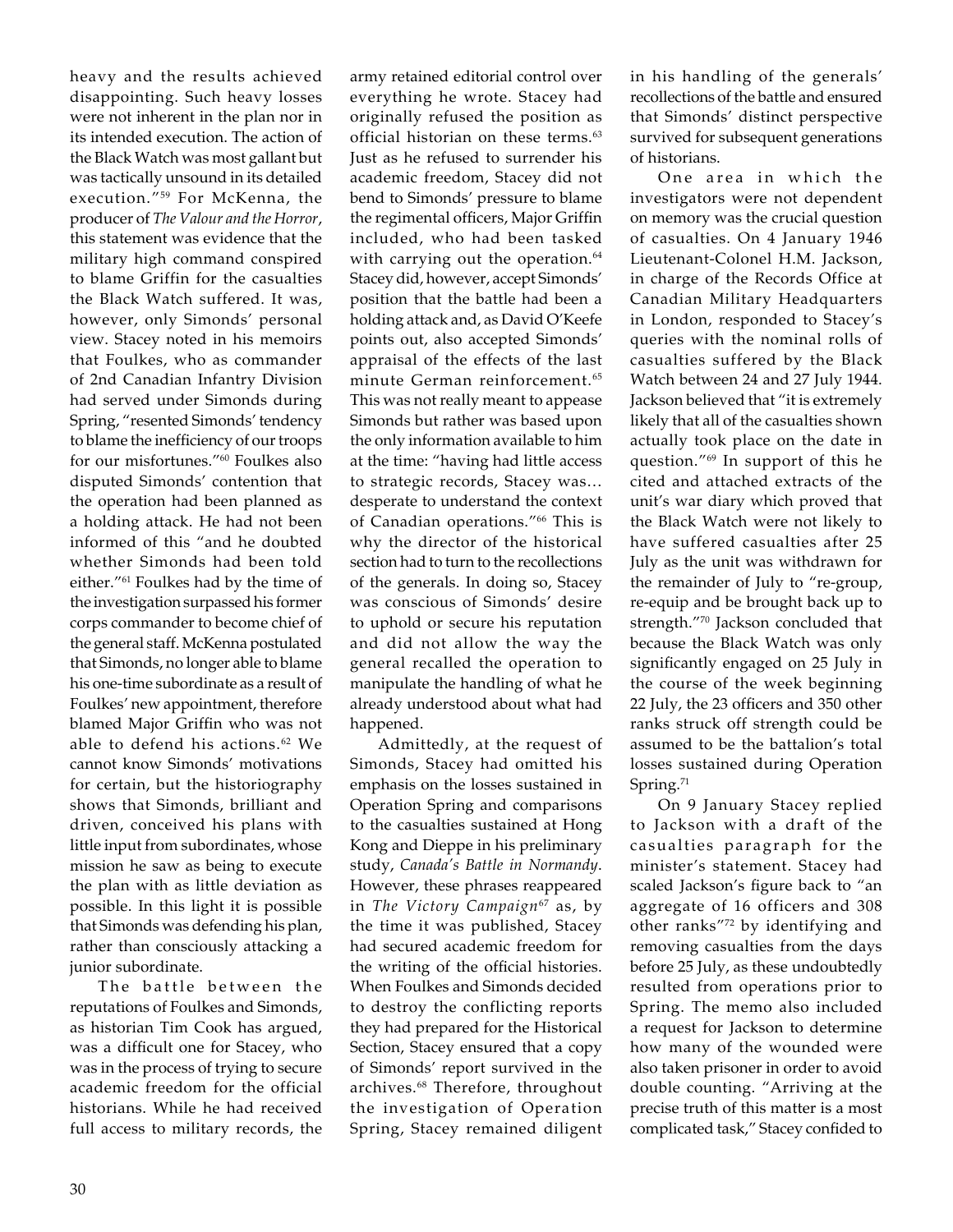his diary, his sentiment about many aspects of the investigation. $73$  On 14 January Jackson sent a new nominal roll. He proposed three specific amendments to the text, the first two amendments essentially transferred a single other rank casualty from the wounded total to the prisoner of war total. The third was to indicate that 11 of the prisoners of war are also known to have been wounded.74 Stacey made these amendments in his second draft, while adding that "it appears certain that some of those listed merely as 'wounded' were also prisoners for a time, and that some listed merely as 'prisoners' were also wounded."75 The totals of 16 officers and 308 other ranks were the figures included in the final draft of the statement. (With further research by Reginald Roy in the early 1950s the figures were revised yet again to a total of 307 casualties, the number published in *The Victory Campaign* in 1959 and cited at the beginning of the present paper.)<sup>76</sup>

It was because the attack had been such a disaster that the investigation needed to go beyond existing wartime records that could not provide essential facts since many survivors had been captured and the battalion had lost all wireless communication shortly after the advance began. Consequently, the recollections of participants had to be relied upon to fill the gaps in the documentation. The records of the investigation show that Stacey and the historical personnel who assisted him in both London and Ottawa were acutely aware of the limitations of memory. Hence their efforts to gather the recollections of as many participants as possible, assess the credibility of witnesses, and wherever possible test survivor accounts against the written records. One notable result was to demonstrate that, despite the unanimous memory of the infantry that there had been no armour and artillery support,

those arms had in fact made vigorous efforts that had had little effect in the face of the unexpectedly strong enemy resistance. Rather ironically, in view of the controversy over responsibility for the disaster that burst forth with the broadcast of *The Valour and the Horror* in 1992, Stacey skilfully put to one side the question of blame despite the strong views of Lieutenant-General Simonds. The investigation remained true to its focus, which was understanding what had happened, while assuring the full range of evidence, including Simonds' reflections, would be available to future scholars. In the end the minister's office did not issue the statement, the intention always having been to hold it in reserve in case of continued or renewed pressure on the department. Yet it certainly fulfilled Stacey's determination that the investigation should support the research for the published official history. As he noted with more than a hint of satisfaction in his covering letter for the minister "it may almost be doubted whether any single battalion operation has ever been more thoroughly investigated than this one."77 The plaque at Point 67 sets out the regiment's memory that Major Griffin was compelled by senior authorities to bypass May and proceed directly to the final objective, a matter on which the historiography, built on the careful work of the official historians, has concluded there can be no definitive answer. The achievement of the official historians in preserving and analyzing the accounts of participants within eighteen months of the event was to uncover the "hidden history of war"; to establish what was known, and also what could only be guessed at. In this sense the plaque is part of a continuing dialogue between past and present, a dialogue whose very existence prevents memory being lost.

## **Notes**

- 1. Terry Copp, "Operation 'Spring,'"in *A Nation at War: Essays from Legion Magazine* (Waterloo: Laurier Centre for Military Strategic and Disarmament Studies, 2004), p.107.
- 2. The Black Watch regimental history refers to 25 July 1944 as the Battle of St. André, reflecting how veterans of the battalion remember the battle. See Paul P. Hutchinson, *Canada's Black Watch: The First Hundred Years, 1862- 1962* (Bloomfield, Ontario: Museum Restoration Service, 1987), pp.222-4.
- 3. See Pierre Nora, "Between Memory and History: Les Lieux de Mémoire," *Representations* no.26 (Spring 1989), pp.7- 24.
- 4. For instance, see Terry Copp "Operation 'Spring': An Historian's View," *Canadian Military History* 12, nos.1-2 (Winter 2003), pp.63-70.
- 5. C.P. Stacey, *Official History of the Canadian Army in the Second World War,* vol.3*, The Victory Campaign: The Operations in North-West Europe, 1944-1945* (Ottawa: The Queen's Printer and Controller of Stationary), p.194.
- 6. Tim Cook, *Clio's Warriors: Canadian Historians and the Writing of the World Wars* (Vancouver: UBC Press, 2006), p.51.
- 7. Ibid, p.84.
- 8. Ibid.
- 9. Stacey, *The Victory Campaign*, pp.191-2.
- 10. Ibid.
- 11. [Reginald Roy], "Canadian Participation in the Operations in North-West Europe, 1944; Part II: Canadian Operations in July," 15 February 1953, Army Headquarters Historical Report No. 58 [AHQ 58], <http://www.cmp-cpm. forces.gc.ca/dhh-dhp/his/rep-rap/doc/ ahqr-rqga/ahq058.pdf>, pp.131-3,.
- 12. Reginald Roy, *1944: The Canadians in Normandy* (Toronto: Macmillan of Canada, 1984), p.127.
- 13. Roy, *1944: The Canadians in Normandy,* p.123.
- 14 Brian McKenna, "Heroism on Verrières Ridge: Brian McKenna recounts the worst Canadian disaster after Dieppe," *Macleans*, 11 November 2002, p.72. It is prudent to note here that McKenna is using Stuart's recollections from the early 1990s instead of 1946.
- 15. C.P. Stacey, "The Black Watch (Royal Highland Regiment) of Canada in Operation 'SPRING,' 25 July 1944," 12 February 1946, Canadian Military Headquarters Report No.150 [CMHQ 150], 12 February 1946, <http://www. cmp-cpm.forces.gc.ca/dhh-dhp/his/ rep-rap/doc/cmhq/CMHQ-150.pdf> (accessed 3 August 2011), p.9 ; see also AHQ 58, p.132
- 16. John A. English, *The Canadian Army and the Normandy Campaign: A Study of Failure in High Command* (New York: Praeger, 1991), p.247.